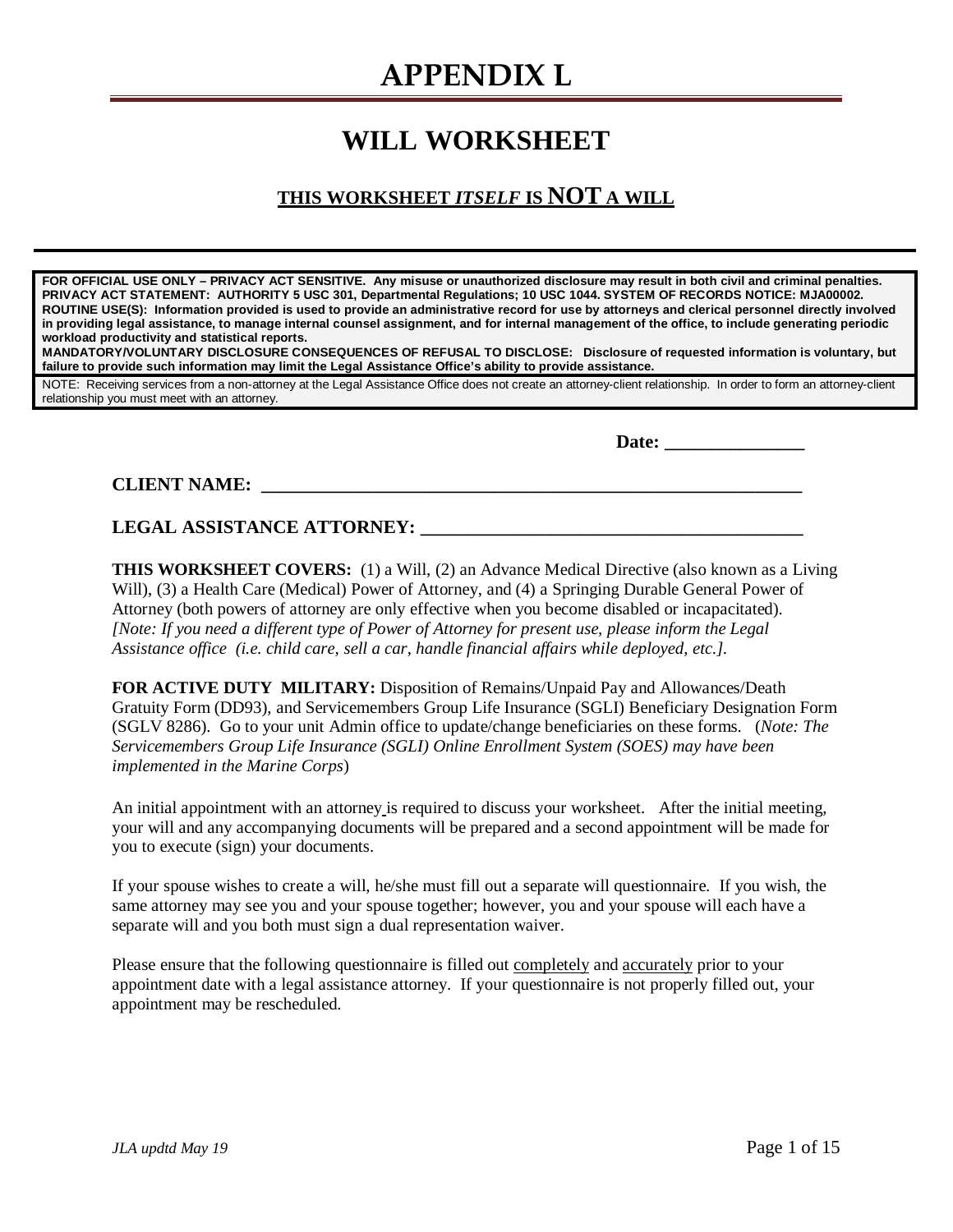| 1. Name:                      | $\Box$ Male $\Box$ Female                                                                                                                                                                                                                                                                                                                                                                                                                                                                                                                                |
|-------------------------------|----------------------------------------------------------------------------------------------------------------------------------------------------------------------------------------------------------------------------------------------------------------------------------------------------------------------------------------------------------------------------------------------------------------------------------------------------------------------------------------------------------------------------------------------------------|
| Address:                      |                                                                                                                                                                                                                                                                                                                                                                                                                                                                                                                                                          |
|                               |                                                                                                                                                                                                                                                                                                                                                                                                                                                                                                                                                          |
| Email:                        |                                                                                                                                                                                                                                                                                                                                                                                                                                                                                                                                                          |
|                               |                                                                                                                                                                                                                                                                                                                                                                                                                                                                                                                                                          |
|                               | * "Domicile" (also called "Legal Residence" in some states) refers to the place where a person intends to<br>live and which he or she considers their permanent home. Indicia of a testator's domicile include having<br>a residence in the state, owning real property in the state, registering to vote there, paying state income tax<br>there, having a driver's license in the state, and other affirmative actions evidencing intent. Your Home of<br>Record is not necessarily your domicile. If you are not sure, discuss it with your attorney. |
| 2. Military<br><b>Status:</b> | <b>O</b> Active Duty Member (Rank ___________)<br><b><math>\Box</math></b> Spouse of Active Duty Member<br><b>Q</b> Dependent of Active Duty Member<br>$\blacksquare$ Retired<br>□ Spouse of Retiree<br>$\Box$ Dependent of Retiree                                                                                                                                                                                                                                                                                                                      |
|                               | 3. Are you a U.S. citizen? $\Box$ Yes $\Box$ No                                                                                                                                                                                                                                                                                                                                                                                                                                                                                                          |
| 4. Marital<br><b>Status:</b>  | <b>I</b> Married, and never previously married<br>$\Box$ Married, but was previously married to another person<br>$\Box$ Civil Union<br>$\blacksquare$ Widow(er)<br>$\Box$ Divorced<br>$\Box$ Single                                                                                                                                                                                                                                                                                                                                                     |
| Name:                         | the control of the control of the control of the control of the control of the control of the control of the control of the control of the control of the control of the control of the control of the control of the control                                                                                                                                                                                                                                                                                                                            |
| Address:                      |                                                                                                                                                                                                                                                                                                                                                                                                                                                                                                                                                          |
|                               |                                                                                                                                                                                                                                                                                                                                                                                                                                                                                                                                                          |
|                               | Is your spouse a U.S. citizen? $\Box$ Yes $\Box$ No $\Box$ N/A                                                                                                                                                                                                                                                                                                                                                                                                                                                                                           |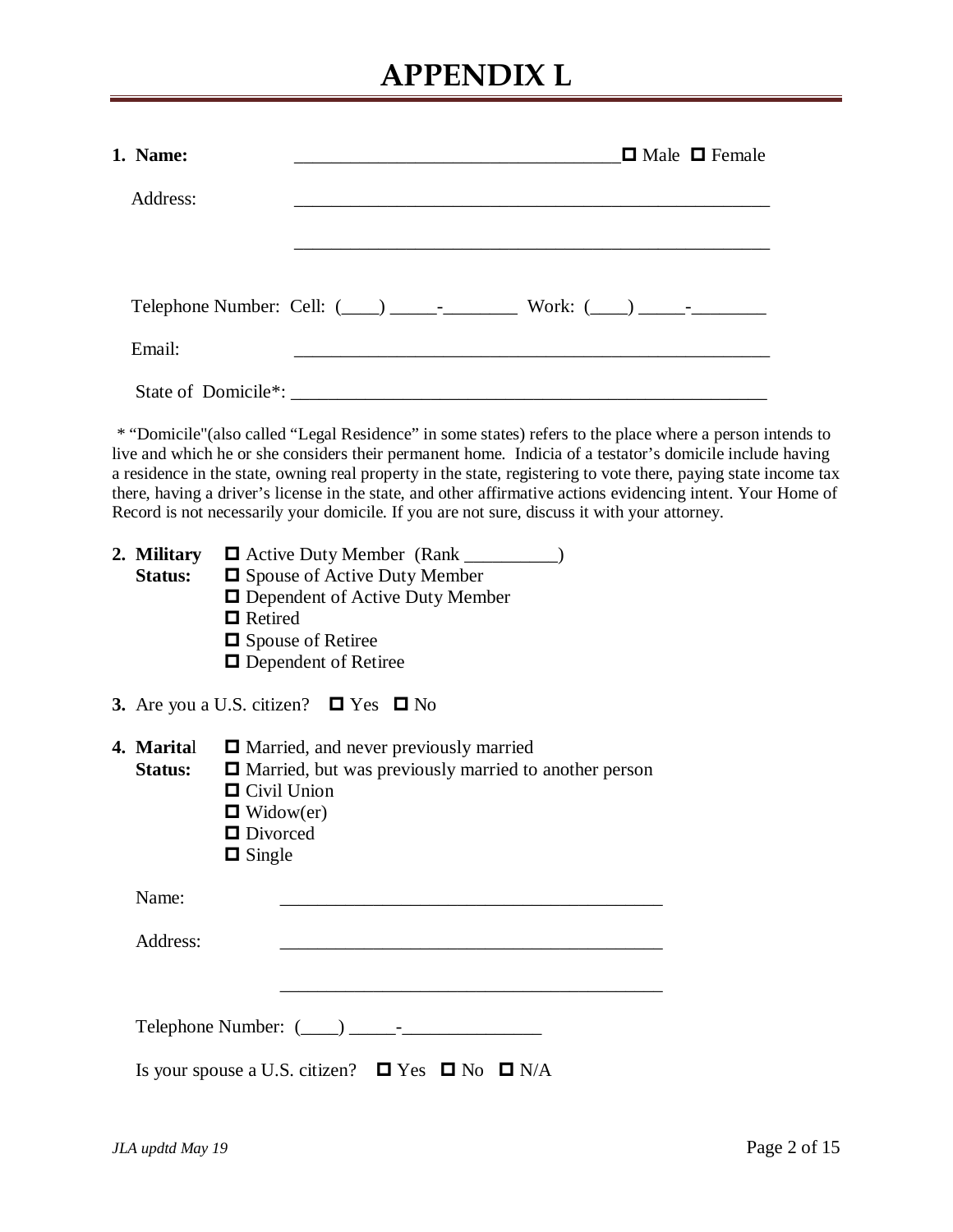**5.** Enter the name(s) of your child(ren):

| <b>Name</b>                  | Age |       | Gender Natural Step Adopted |        |   |
|------------------------------|-----|-------|-----------------------------|--------|---|
| $\left( \frac{1}{2} \right)$ |     | M / F | $\Box$                      | O      | D |
|                              |     |       |                             |        |   |
| 2)                           |     | M / F | $\Box$                      | ◻      | О |
|                              |     |       |                             |        |   |
| 3)                           |     | M / F | $\Box$                      | ◘      | О |
| 4)                           |     | M / F | $\Box$                      | $\Box$ | O |
|                              |     |       |                             |        |   |
| 5)                           |     | M / F | ◘                           | О      | O |

**6.** If you have adopted children or stepchildren, do you wish to treat them the same as your natural children?  $\Box$  Yes  $\Box$  No

**7.** Do you own an interest in a family-owned business or farm that you intend to dispose of in your will?  $\Box$  Yes  $\Box$  No

**8.** What is the estimated combined value of you and your spouse's estate?

 $\Box$  Less than \$500,000  $\Box$  \$500,000-\$1,000,000  $\Box$  Over \$1,000,000  $\Box$  Over \$2,000,000  $\Box$  Over \$5,000,000

NOTE: If the value of your estate exceeds a certain amount, your estate may be subject to estate taxes, in which case you may need more complex estate planning.

**9. Specific Bequests.** You may elect to make specific bequests of cash, real estate, or personal property to specific people or charities in your will (e.g., wedding ring to daughter, 1957 Chevy to friend, etc.). These bequests will be distributed first and may deplete your estate. Also, specific bequests may complicate the probate of your estate if the property given cannot be found at your death. Therefore, if you make any specific bequests, you should only give property that you are reasonably sure you will possess at the time of your death. If you make no specific bequests, all of your property will pass to your primary beneficiaries.

 a. **Real Property**.In most states, land that is titled as a joint tenancy or a tenancy by the entireties automatically passes to the surviving person(s) listed on the title in the event of your death, without regard to any disposition made in your will.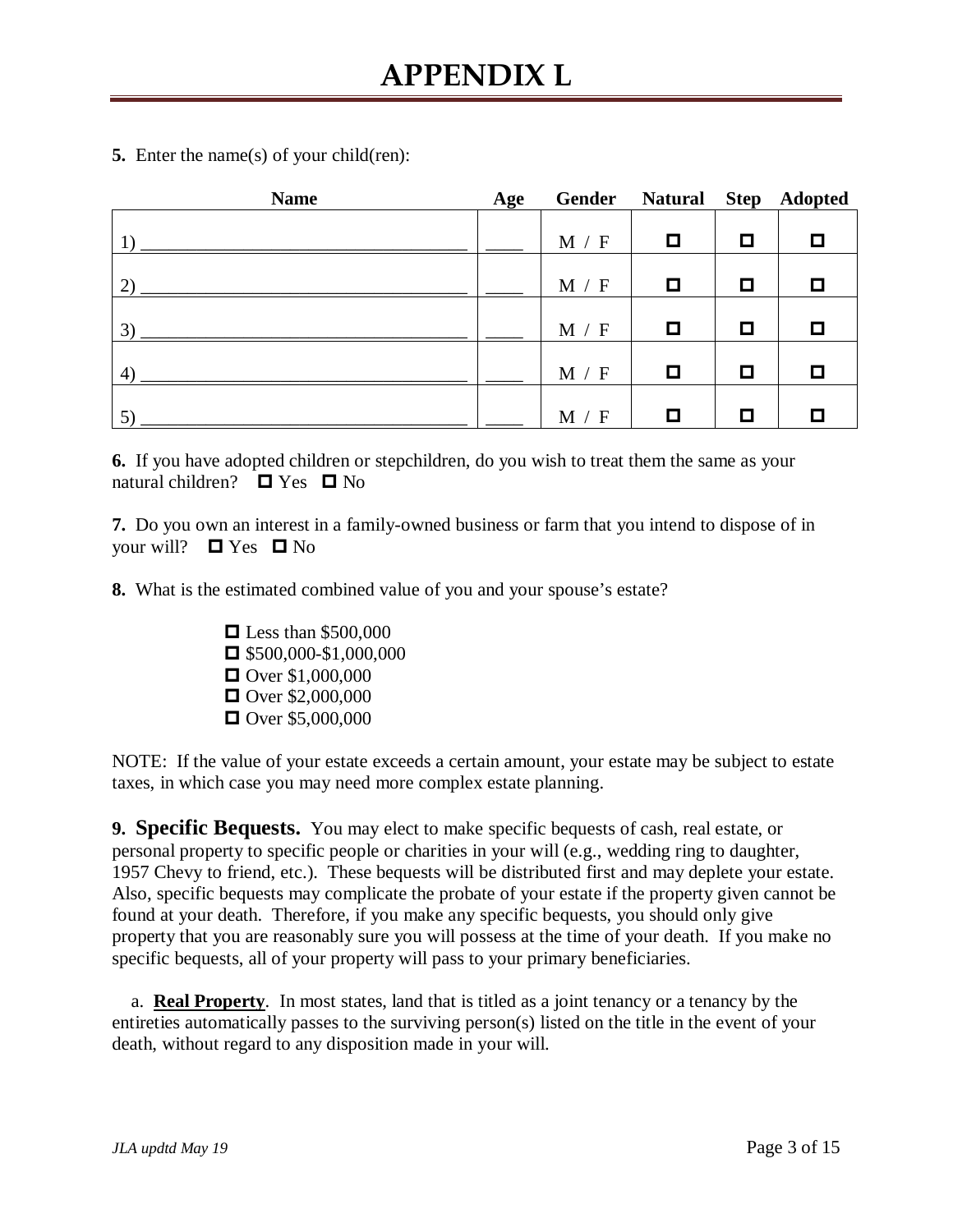**Do you own any real property (i.e. land/house) that you intend to dispose of in your will?** 

|  | $\Box$ Yes $\Box$ No |
|--|----------------------|

|  |  |  | (1) How is title to the real property held? |
|--|--|--|---------------------------------------------|
|  |  |  |                                             |

 $\Box$  Joint Tenancy (with \_\_\_\_\_\_\_\_\_\_\_\_\_\_\_\_\_\_\_\_\_)  $\Box$  Tenancy in Common (with  $\Box$ )

\_\_\_\_\_\_\_\_\_\_\_\_\_\_\_\_\_\_\_\_\_\_\_\_\_\_\_\_\_\_\_\_\_\_\_\_\_\_\_\_\_\_\_\_\_\_\_\_\_\_\_\_\_\_\_\_\_\_\_\_\_\_\_\_\_\_\_\_\_\_\_\_ **\_\_\_\_\_\_\_\_\_\_\_\_\_\_\_\_\_\_\_\_\_\_\_\_\_\_\_\_\_\_\_\_\_\_\_\_\_\_\_\_\_\_\_\_\_\_\_\_\_\_\_\_\_\_\_\_\_\_\_\_\_\_\_\_\_\_\_\_\_\_\_\_**

\_\_\_\_\_\_\_\_\_\_\_\_\_\_\_\_\_\_\_\_\_\_\_\_\_\_\_\_\_\_\_\_\_\_\_\_\_\_\_\_\_\_\_\_\_\_\_\_\_\_\_\_\_\_\_\_\_\_\_\_\_\_\_\_\_\_\_\_\_\_\_\_

- $\Box$  Single Owner
- Other\_\_\_\_\_\_\_\_\_\_\_\_\_\_\_\_\_\_\_\_\_\_\_\_\_\_\_\_\_\_

(2) Address of Property:

(3) Description of Property

(4) How do you intend to devise (leave) the real property?

- $\Box$  All to my spouse
- As provided with regard to my residuary estate
- $\blacksquare$  To one or more different beneficiaries

| <b>Real Property Beneficiary</b> | Relationship | Amount $(\% )$ |
|----------------------------------|--------------|----------------|
|                                  |              |                |
| っ                                |              |                |
| 3                                |              |                |

 b. **Personal Effects and Other Tangible Personal Property**. As an alternative to specific bequests through a will, you may wish to make a "personal property memorandum," a separate writing in which you can give specific items of personal property to named beneficiaries. While in most states a "personal memorandum" is NOT legally binding, your executor would try to comply with your wishes to the extent that state law allows.

### 1. **How do you intend to devise your personal effects or other tangible property?**

 $\Box$  All to my spouse  $\Box$  As provided with regard to my residuary estate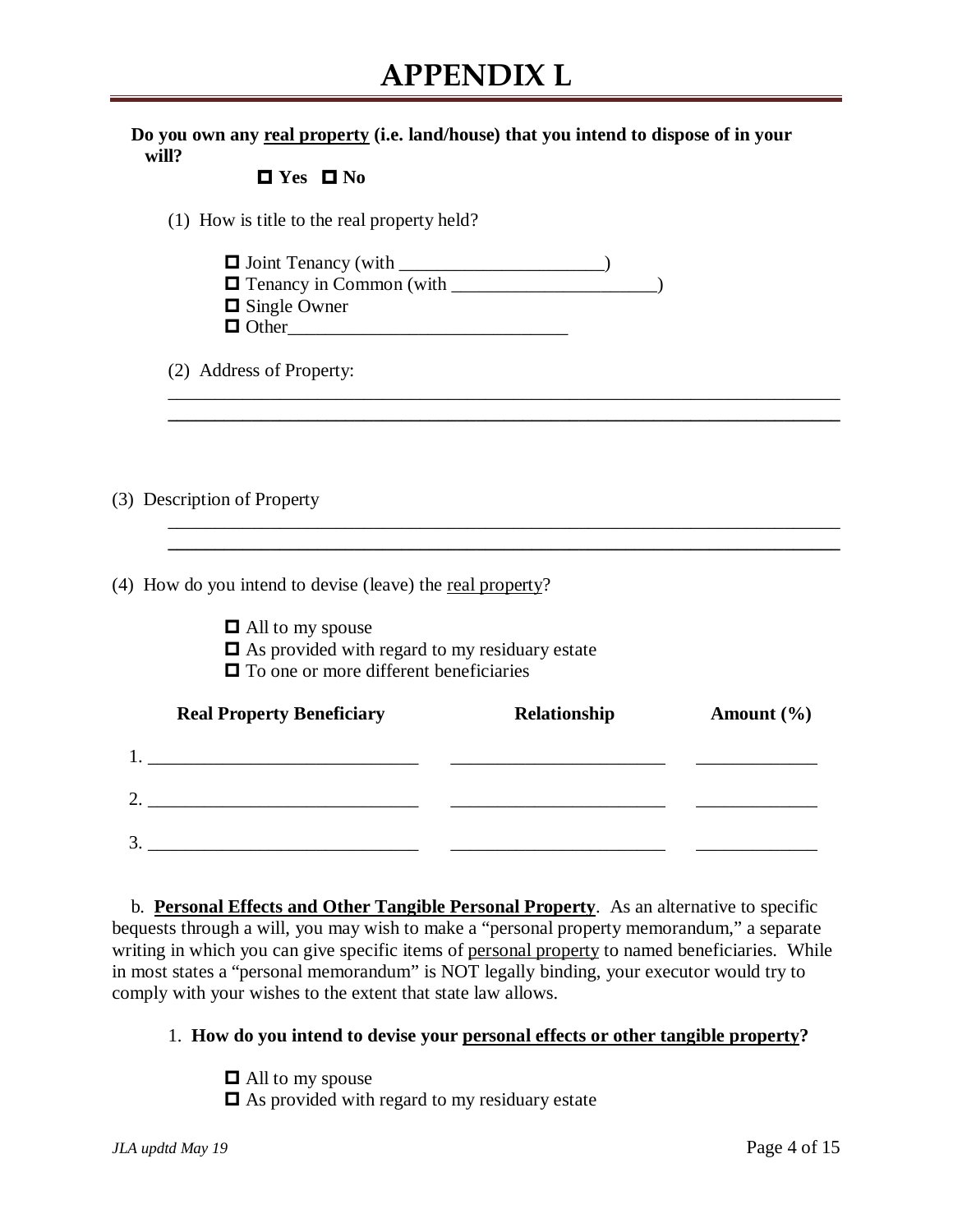$\Box$  As per a schedule of specific bequests □ Using a personal property memorandum  $\Box$  With items not listed passing to my spouse  $\Box$  With items not listed passing as part of my residuary estate 2. Indicate below any specific items you intend to give: **Personal Property Beneficiary Relationship Gift** 1. \_\_\_\_\_\_\_\_\_\_\_\_\_\_\_\_\_\_\_\_\_\_\_\_\_\_\_\_\_ \_\_\_\_\_\_\_\_\_\_\_\_\_\_\_\_\_\_\_\_\_ \_\_\_\_\_\_\_\_\_\_\_\_\_\_\_\_\_ 2. \_\_\_\_\_\_\_\_\_\_\_\_\_\_\_\_\_\_\_\_\_\_\_\_\_\_\_\_\_ \_\_\_\_\_\_\_\_\_\_\_\_\_\_\_\_\_\_\_\_\_ \_\_\_\_\_\_\_\_\_\_\_\_\_\_\_\_\_  $3.$ 

 c. **Cash**. If you make a cash bequest and you do not possess the funds at your death, or your cash beneficiary predeceases you, such cash bequest would lapse. Additionally, if you possess joint bank accounts with your spouse, these accounts will NOT pass through your will; therefore, cash bequests from these accounts will lapse as well.

### $(1)$  Do you wish to make any cash bequests?  $\Box$  Yes  $\Box$  No

(2) Indicate below any cash bequests you intend to give?

|   | <b>Cash Beneficiary</b> | Relationship | <b>Amount</b> |  |
|---|-------------------------|--------------|---------------|--|
|   |                         |              |               |  |
| ◠ |                         |              |               |  |
| 3 |                         |              |               |  |

**10. Residuary Estate**. Your "residuary estate" is whatever property remains in your estate after your lawful debts, taxes, and expenses of administration have been paid, and any specific bequests have been given away.

#### a. **How do you intend to devise your residuary estate?**

 $\Box$  All to my spouse, then to my child(ren) if my spouse predeceases me  $\Box$  A minimum to my spouse, with the balance going to my children  $\Box$  Into a trust □ Other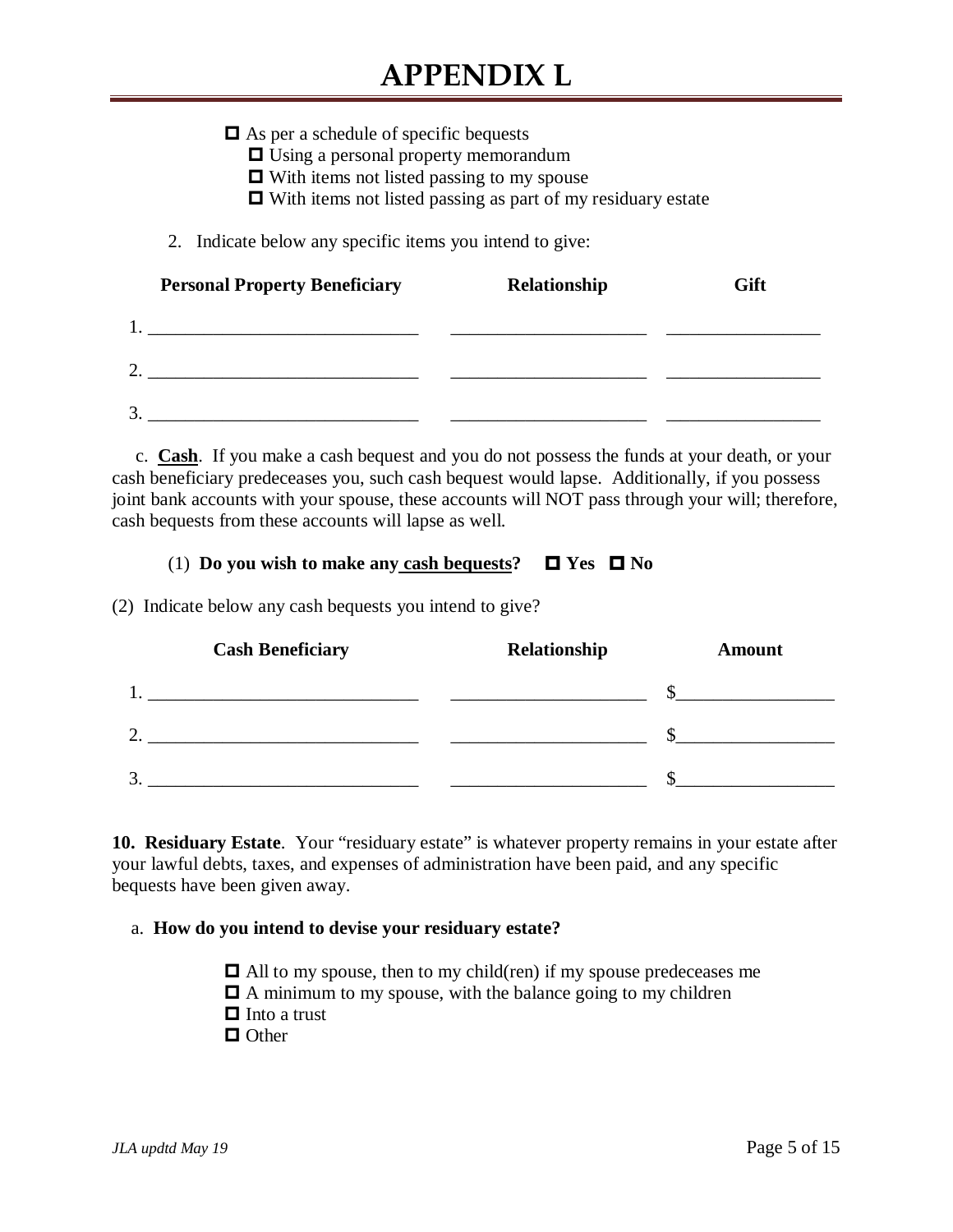b. If you wish to give your residuary estate to more than one person, indicate below to whom and what percentage each beneficiary will receive. The percentages must add up to 100 percent. You may designate a dollar amount, but percentages are easier to implement.

| <b>Residuary Estate Beneficiary</b> | Relationship | Amount $(\% )$ |
|-------------------------------------|--------------|----------------|
|                                     |              |                |
| $\gamma$                            |              |                |
| 3.                                  |              |                |

 c. If all the beneficiaries listed above do not survive you, do you wish to name alternative beneficiaries?



| <b>Successor Residuary Beneficiary</b>                                          | Relationship | Amount $(\% )$ |
|---------------------------------------------------------------------------------|--------------|----------------|
| the contract of the contract of the contract of the contract of the contract of |              |                |
| $\mathcal{D}$                                                                   |              |                |
| $\mathbf 3$                                                                     |              |                |

#### **11. How are the bequests to your child(ren) to be made?**

### **PER STIRPES PER CAPITA**

a. Generally, in a "per stirpes" (also known as "by right of representation") distribution, the property is divided into as many equal shares as three are (i) surviving issue in the generation nearest to the deceased ancestor which contains one or more surviving issue, and (ii) deceased issue in the same generation who left surviving issue, if any. Each surviving member in such nearest generation is allocated one share. The share of a deceased issue in such nearest generation who left surviving issue shall be distributed in the same manner to such issue.

 b. The terms "per capita" and "per stirpes" describe the way a bequest is to be divided among a person's issue, as well as what happens with the bequest if a beneficiary had died. Generally, a disposition or distribution of property is "per capita" when it is made to class of persons (e.g., your children), each of whom is to take in his on right and equal portion of such property—"share and share alike." Note that in a "per capita" distribution, the surviving children of any deceased beneficiary will effectively be cut off.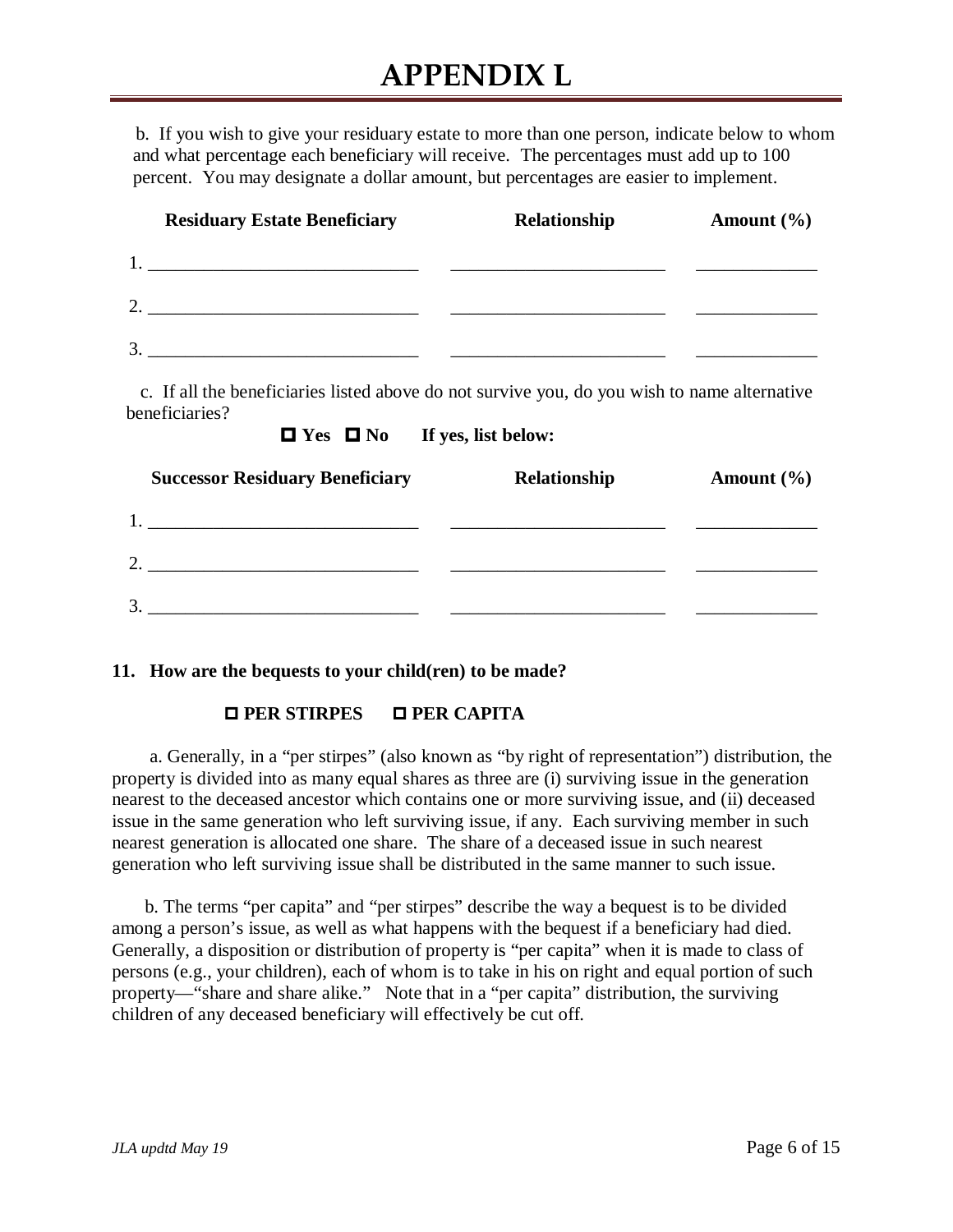Illustrative Example:

- (1) " I leave all to my spouse but if she fails to survive me then to my children A and B in equal shares per stirpes." [*½ goes to A and 1/2 to B, but if B is also deceased, then B's share goes to B's children B1 and B2 equally (1/4; ¼)]*
- (2) "I leave all to my spouse but if she fails to survive me then to my children A and B in equal shares per capita. [*½ goes to A and ½ to B, but if B is also deceased, then all goes to A and B's children receive nothing]*



**12. Disinheriting.** Is there anyone who you specifically do not want to receive anything from your estate?  $\Box$  Yes  $\Box$  No

If yes, indicate the name and relation to you.

|    | <b>Name of Person to be Disinherited</b> | <b>Relation to You</b> |
|----|------------------------------------------|------------------------|
|    |                                          |                        |
|    |                                          |                        |
| 2. |                                          |                        |
|    |                                          |                        |
| 3. |                                          |                        |
|    |                                          |                        |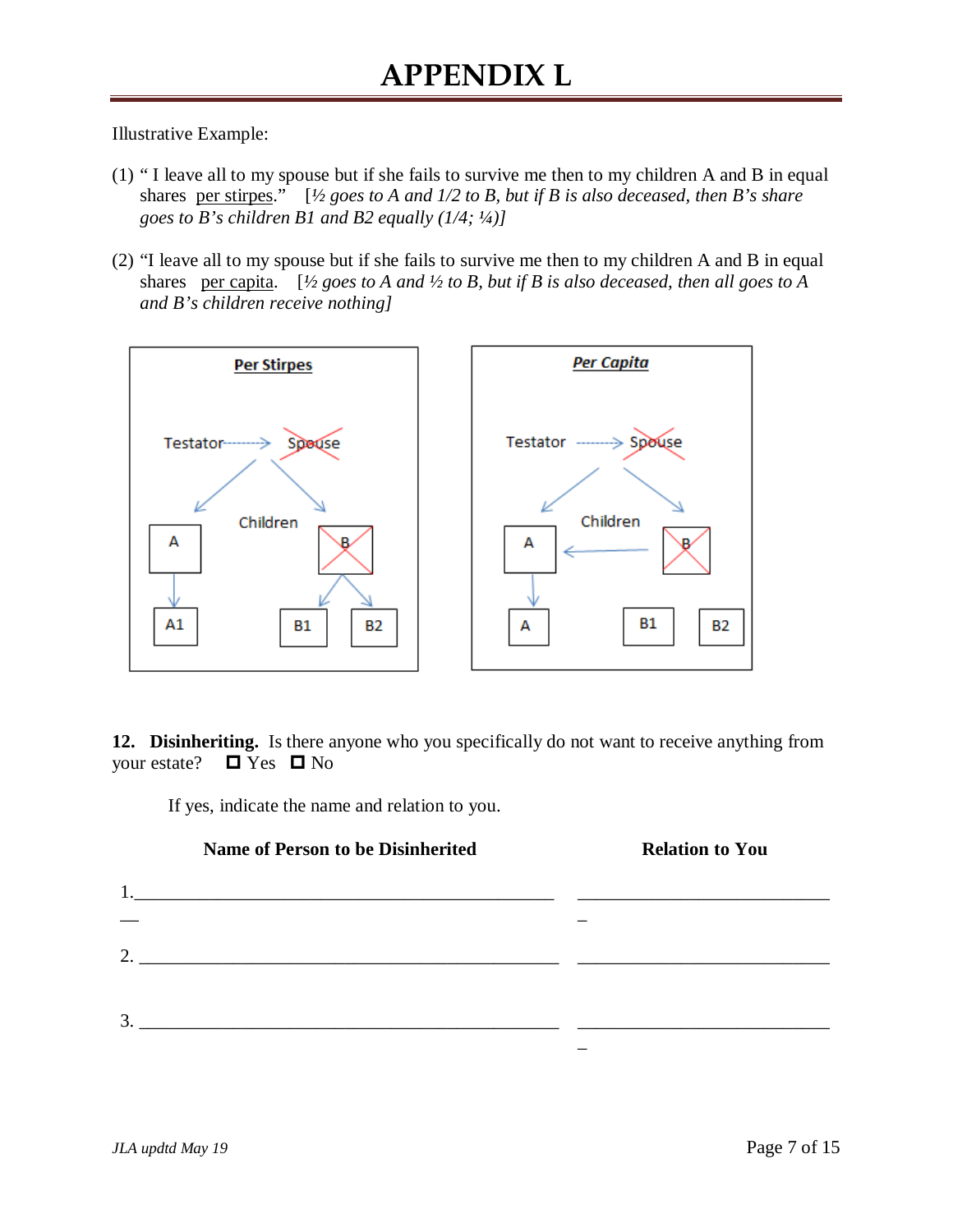#### **13. Estate Management**

 a. **Executor**. An "Executor" is the individual (or individuals) who will administer your estate upon your death. The Executor will be responsible for gathering all your belongings and assets, paying your debts and any taxes that you owe, and ensuring that the remainder of your estate is properly distributed to your intended beneficiaries. A successor is a person who will serve in the event that the first named individual is unable or unwilling to serve. Any adult (18 or older) may serve as your Executor, although many states have a preference for or require an Executor to be a legal resident of the state where the will is probated. Therefore, you should select family members or responsible friends who are residents of the same state where you claim to be your legal residence or the state where you own real property.

Who do you want to appoint as your Executor?

| $\Box$ My spouse                   | $\Box$ My spouse and a successor Executor |
|------------------------------------|-------------------------------------------|
| $\Box$ My spouse and a co-Executor | $\Box$ One Executor other than my spouse  |
| $\Box$ Other                       |                                           |

b. Indicate the name(s) of your Executor(s).

|    | <b>Executor</b>                                          | Relationship | Co/Successor? |
|----|----------------------------------------------------------|--------------|---------------|
| 1. | <u> 1980 - Jan Stein, amerikansk politiker (</u> † 1920) |              |               |
| 2. |                                                          |              |               |
| 3. |                                                          |              |               |
| 4. |                                                          |              |               |

 b. **Guardian**. If you and the other natural parent of your child(ren) die while your child(ren) are still minors, you may appoint a Guardian to take care of your minor child(ren).

#### (1) **Do you want to appoint a guardian?**

- □ Yes, one Guardian for any minor child(ren)
- **□** Yes, one Guardian and a successor guardian
- $\Box$  Yes, two Guardians (with or without any successors)
- $\Box$  No, I do not wish to appoint a Guardian under this will

*\*\*Parents should agree on the guardians for minor children to avoid conflicting designations\*\**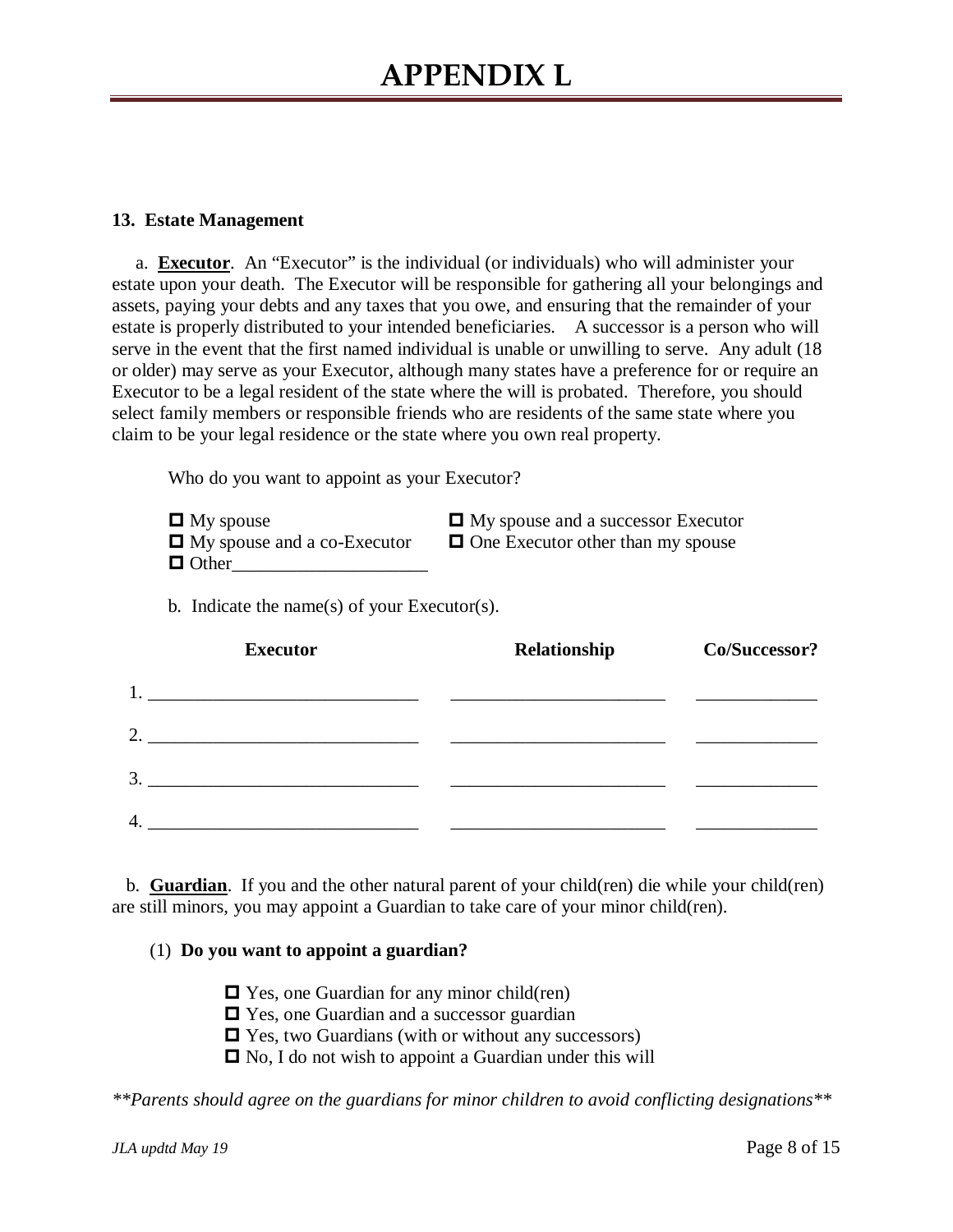(2) Indicate the name(s) of your Guardian(s).

|    | Guardian | Relationship | Co/Successor? |
|----|----------|--------------|---------------|
|    |          |              |               |
| 2. |          |              |               |
| 3  |          |              |               |

 c. **Conservator**. Some states allow you to appoint a Conservator (or Custodian), who will care for the property of a minor child until they turn 18 or a different age specified by you. The Conservator and the Guardian may be the same person, or they may be different individuals.

|  |  |  |  | a. Do you wish to appoint a Conservator? $\Box$ Yes $\Box$ No |  |  |
|--|--|--|--|---------------------------------------------------------------|--|--|
|--|--|--|--|---------------------------------------------------------------|--|--|

b. Indicate the name(s) of your Conservator(s).

|               | <b>Conservator</b> | Relationship | Co/Successor? |
|---------------|--------------------|--------------|---------------|
|               |                    |              |               |
| ി             |                    |              |               |
| $\mathcal{R}$ |                    |              |               |

NOTE: If there will be a testamentary minor's trust in the will (*discussed below*) , the Conservator and/or the Guardian may be the same person as the Trustee or you can appoint a different person to serve as Trustee. [If different persons are named, consider whether they are likely to work well together for the benefit of the minor. Discuss this with your attorney].

**14. Gifts to Minors.** Minor children (defined as children under the age of 18 years, in most states) are not permitted to inherit property outright. Rather, property must be placed under the control of an adult either by way of a Living or Testamentary Trust or a Custodian Account administered under the relevant state Uniform Transfers to Minors Act (UTMA). Deciding which vehicle to use is a very important and personal decision and depends upon many factors, and should be discussed with your attorney.

 a. UTMA and Trust accounts generally operate in the same manner. That is, an adult is responsible for safeguarding the property on behalf of the child until the child is entitled to receive it in their own right (the person is called a "Custodian" under the UTMA, and "Trustee" under a Trust). Generally, the Custodian or Trustee is permitted to use funds for the "health, education, maintenance and support" of the beneficiary until the account is terminated. They are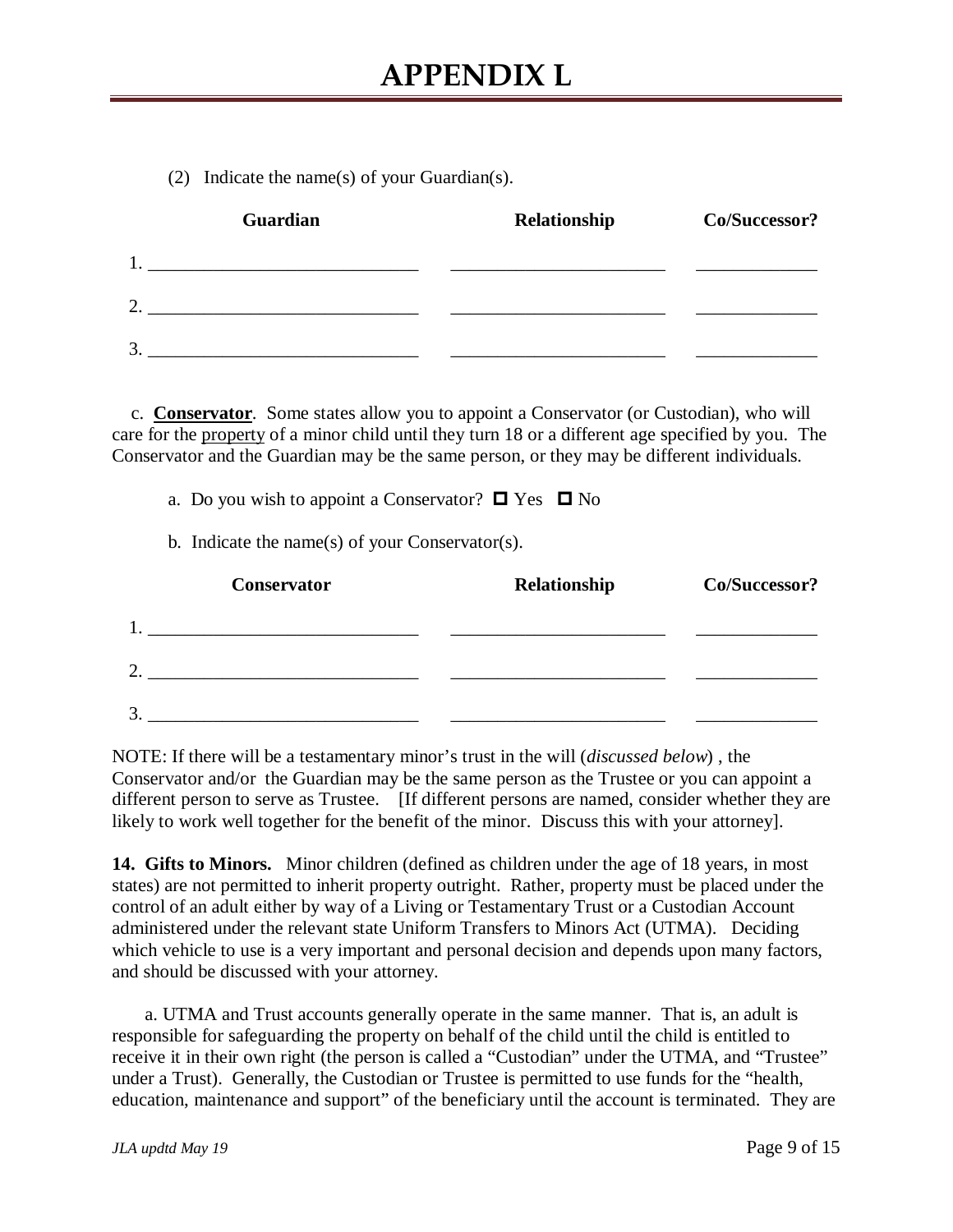also required to provide an annual accounting to the court to ensure that they have properly safeguarded the funds. As such, your Custodian or Trustee should be responsible, well organized, trustworthy, and experienced in maintaining books and records.

 b. A major difference between the two entities is that a UTMA account is required by law to terminate when the child reaches 18 years of age, unless the state law provides for an extension of time to an older age (normally no later than 21). Living and Testamentary Trusts (those created by a will) do not have an age restriction and can last well into the beneficiary's life (e.g., 30, 40, or 50 years of age or longer). Additionally Trusts can be specially tailored to allow additional disbursements (e.g., "1/2 of the trust distributed at age 21 and ½ distributed at age  $25$ ").

 c. If you wish to establish a trust, you may elect to have the bequests for your children held in a single trust or in separate trusts for each child. A single trust forces the oldest child to wait until all the other children reach the specified age before the oldest child may receive his/her share of the trust's principle. This may pose a problem if there is a large age disparity between the oldest child and youngest child. On the other hand, a separate trust for each child is cumbersome and likely to be expensive to maintain.

 (1) If a child of yours is a minor at the time of your death, the bequests to that child shall be:

> □ Paid at the ELECTION of the EXECUTOR  $\Box$  Held in trust by a TRUSTEE until the child attains majority  $\Box$  Held in trust by the EXECUTOR until the child attains majority

(2) A beneficiary must have attained what age to be entitled to receive a bequest outright?

UTMA:  $\Box$  18  $\Box$  21 Trust:  $\Box$  18  $\Box$  21  $\Box$  25  $\Box$  30  $\Box$  Other

(3) If you wish to establish a trust, answer the following:

 a. Do you want to establish a single trust for all beneficiaries or separate trusts for each beneficiary?

 $\Box$  Single  $\Box$  Separate

b. Do you want to appoint:

 $\Box$  One Trustee  $\Box$  One Trustee and a successor Trustee  $\Box$  Two Co-Trustees  $\Box$  Other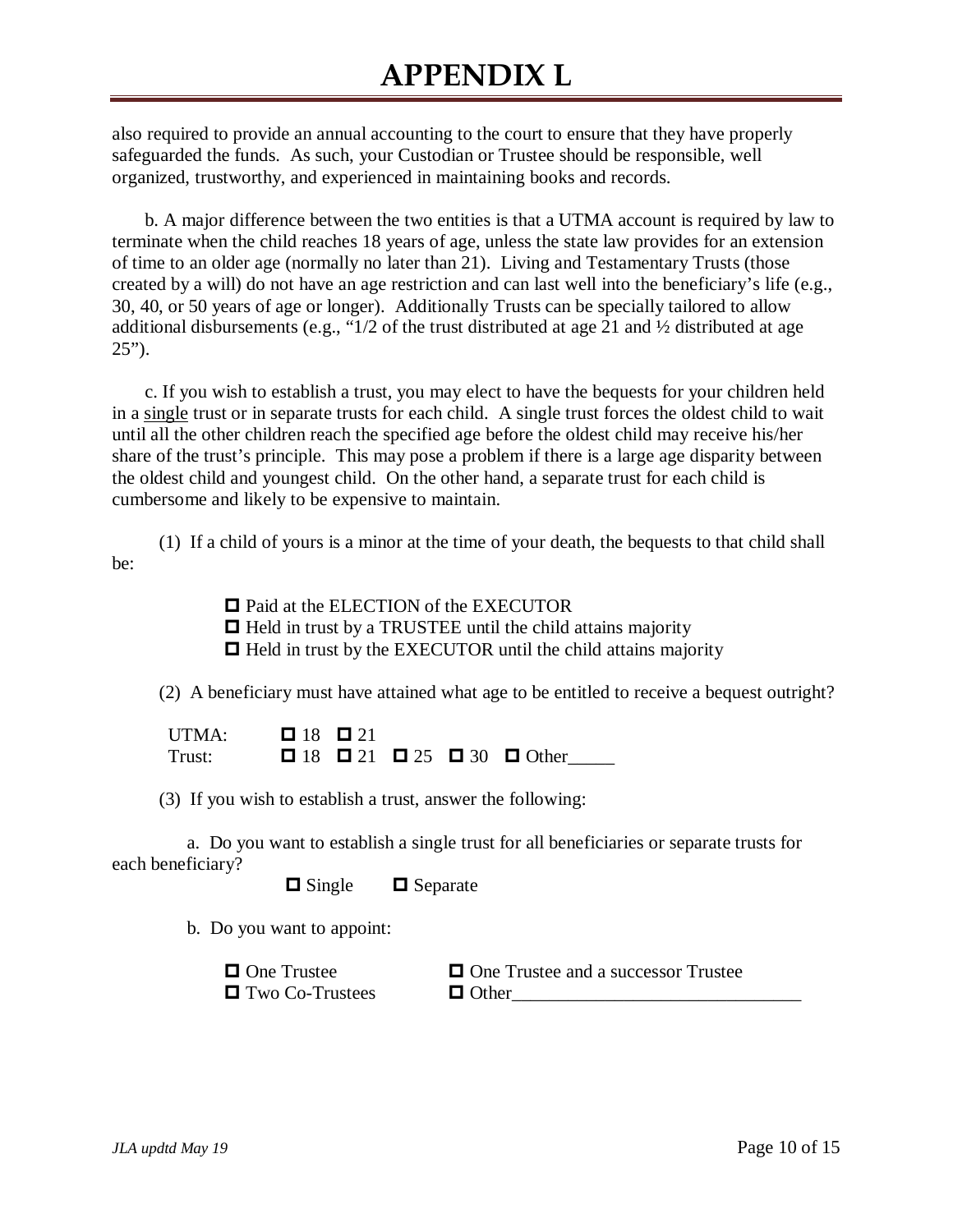| c. Do you want the Trustee to have the power to dissolve the trust if it becomes |  |  |  |
|----------------------------------------------------------------------------------|--|--|--|
| uneconomical to maintain?                                                        |  |  |  |

| Yes | י ⊡ No |
|-----|--------|
|-----|--------|

 d. Do you want the Trustee to have the power to dissolve the trust if the trust falls below a specific amount?

| Yes | י ⊡ No |
|-----|--------|
|-----|--------|

What amount? \$

e. Indicate the name(s) of your Trustee(s).

| <b>Trustee</b> | Relationship | Co/Successor? |
|----------------|--------------|---------------|
| 1.             |              |               |
| 2.             |              |               |
| 3.             |              |               |
| 4.             |              |               |

f. Indicate the name(s) of the minors for which the testamentary trust is being created.

| <b>Beneficiary</b>                                                                                    | Relationship |
|-------------------------------------------------------------------------------------------------------|--------------|
| 1.<br>the contract of the contract of the contract of the contract of the contract of the contract of |              |
| 2.<br><u> 1980 - Andrea Andrew Maria (h. 1980).</u>                                                   |              |
| 3.                                                                                                    |              |
| $\overline{4}$                                                                                        |              |
|                                                                                                       |              |

**15. Life Insurance Trusts for Minors.** Life insurance does NOT pass through the will. The designated beneficiary on the life insurance/SGLI form is controlling and a will designation cannot override the life insurance contract. If a minor is listed as a beneficiary on a life insurance policy, the policy amount will generally be paid to the child's court ordered guardian. If you want to control who will receive and manage the funds for your children, you may create a testamentary life insurance trust for the benefit of your minor children.

A testamentary life insurance trust is a provision in your will that says, essentially, that if there are any life insurance policies existing that name the trust as the beneficiary, then the agent that

.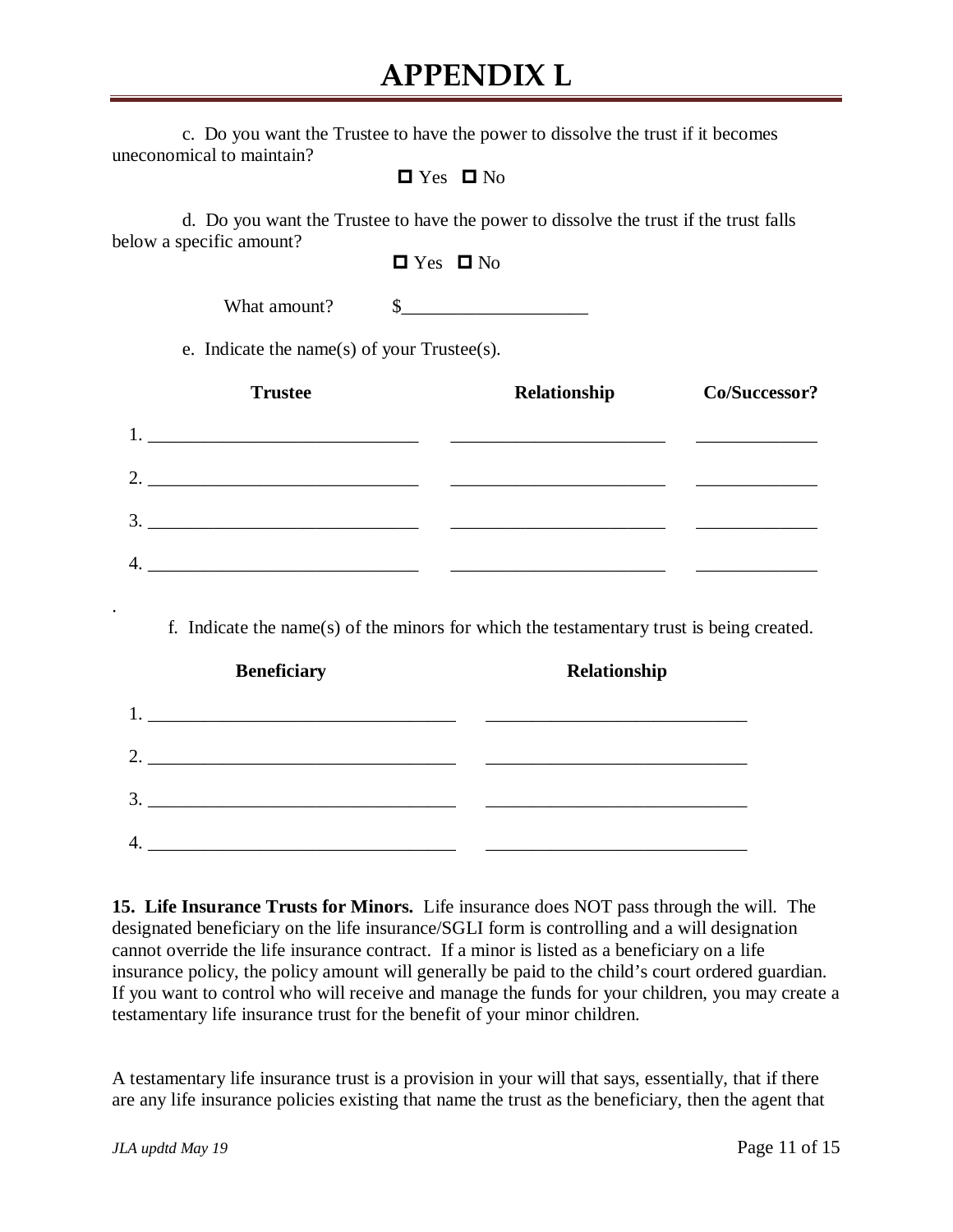you name in the will manages the funds for your minor child, spending the proceeds as he or she sees fit for the health, education, and welfare of the child. Such a trust is called "testamentary" because it is created by language in the last will and testament. The agent, or manager, is called the trustee. The trust ends when the child reaches a specific age that you choose. When the trust dissolves, any remaining funds in the trust are given to the child outright.

a. Do you want to create a testamentary life insurance trust?  $\Box$  Yes  $\Box$  No

b. If you wish to establish a trust, answer the following:

(1) Do you want to establish a single life insurance trust for all beneficiaries or separate trusts for each beneficiary?

 $\Box$  Single  $\Box$  Separate

(2) Do you want to appoint:

 $\Box$  Two Co-Trustees  $\Box$  Other

 $\Box$  One Trustee  $\Box$  One Trustee and a successor Trustee

(3) Do you want the Trustee to have the power to dissolve the trust if it becomes uneconomical to maintain?  $\Box$  Yes  $\Box$  No

 (4) Do you want the Trustee to have the power to dissolve the trust if the trust falls below a specific amount?  $\Box$  Yes  $\Box$  No

What amount? <br>S

(5) Indicate the name(s) of your Trustee(s).

|                | <b>Trustee</b>                                                                                                                                                                                                                | Relationship | Co/Successor? |
|----------------|-------------------------------------------------------------------------------------------------------------------------------------------------------------------------------------------------------------------------------|--------------|---------------|
| 1.             | the control of the control of the control of the control of the control of the control of the control of the control of the control of the control of the control of the control of the control of the control of the control |              |               |
| 2.             | <u> 1980 - Jan Samuel Barbara, margaret e</u> ta biztanleria (h. 1918).                                                                                                                                                       |              |               |
| 3.             |                                                                                                                                                                                                                               |              |               |
| $\overline{4}$ |                                                                                                                                                                                                                               |              |               |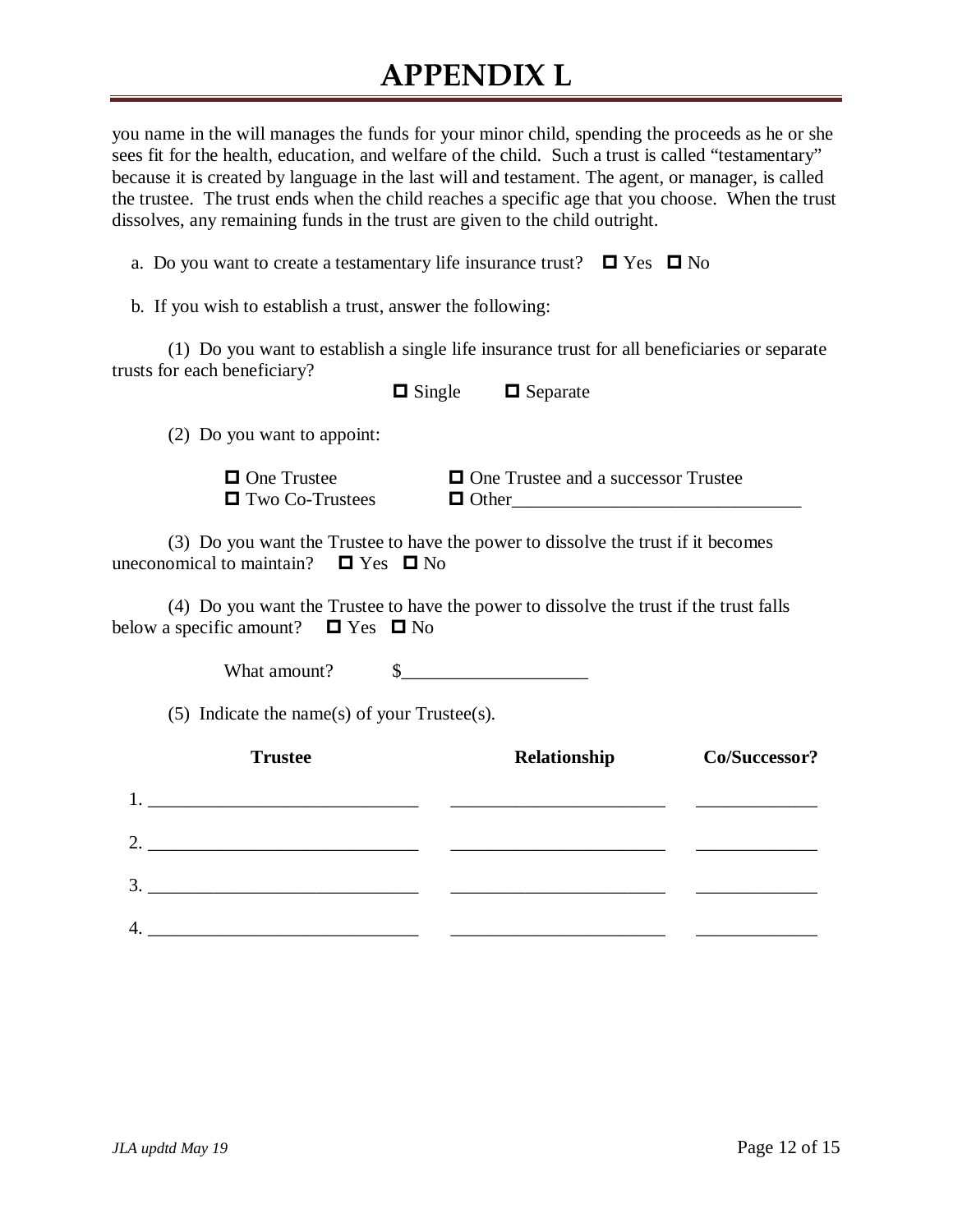(6) Indicate the name(s) of your minor life insurance beneficiaries.

| <b>Beneficiary</b> |                                                           | Relationship |
|--------------------|-----------------------------------------------------------|--------------|
|                    | <u> 1980 - John Stone, Amerikaansk politiker († 1908)</u> |              |
|                    |                                                           |              |
|                    |                                                           |              |
|                    |                                                           |              |

\*\*\*\*\*\*\*\*\*\*\*\*\*\*\*\*\*\*\*\*\*\*\*\*\*\*\*\*\*\*\*\*\*\*\*\*\*\*\*\*\*\*\*\*\*\*\*\*\*\*\*\*\*\*\*\*\*\*\*\*\*\*

### **LIVING WILL AND HEALTH CARE POWER OF ATTORNEY**

A Living Will is a declaration that if you were terminally ill or in a vegetative state where your survival is not possible without the use of life support, certain medical treatment should NOT be given to prolong your life. A Living Will is often accompanied by a Durable Power of Attorney for Health Care (or Advanced Medical Directive), which permits you to appoint another person (or persons) to make health care decisions on your behalf when you can no longer make such decisions yourself. The scope of the health agent's powers may be very broad (e.g., changing doctors or hospitals, authorizing certain medical treatment, or terminating all medical treatment). You should note that a Living Will, although oftentimes prepared in conjunction with a will, is a separate document and is NOT a part of your will.

Do you want a living will?

**D** Yes  $\blacksquare$  No

Do you want a Durable Power of Attorney for Health Care?

 $\Box$  Yes, continue to fill this page out

 $\Box$  No, proceed to next page if you would only like a living will

Who do you want to designate as your health care agent?

- $\Box$  My spouse
- $\Box$  My spouse and a successor agent who is named below
- $\Box$  Someone who is not my spouse, and who is named below

| Name:    |                                |  |
|----------|--------------------------------|--|
| Address: |                                |  |
| Phone:   |                                |  |
|          | Relation of your agent to you: |  |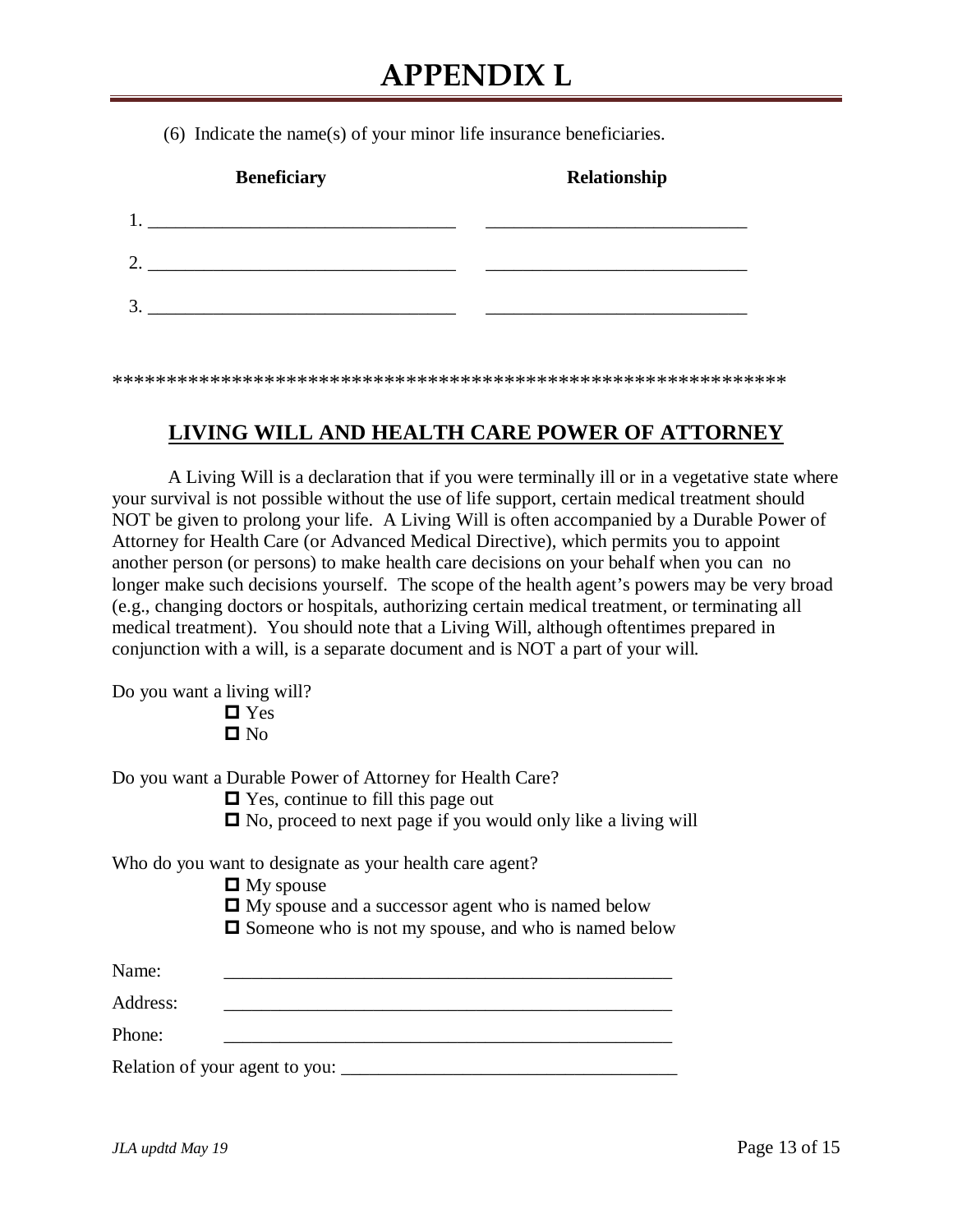| With regard to the appointment of a second agent to make health care decisions: |  |  |  |
|---------------------------------------------------------------------------------|--|--|--|
|                                                                                 |  |  |  |
|                                                                                 |  |  |  |

- $\Box$  A second agent is NOT to be designated
- A second agent is to be designated, and either agent can act independently
- A second agent is to be designated, and the agents must act jointly unless one is incapacitated
- A second agent is to be designed, and the second agent is to act as a successor only in the event the first is incapacitated

If you wish to designate a secondary agent, indicate below the name of your second agent.

| Name:     |                                                                                                                                                                                                                                                     |
|-----------|-----------------------------------------------------------------------------------------------------------------------------------------------------------------------------------------------------------------------------------------------------|
| Address:  |                                                                                                                                                                                                                                                     |
|           |                                                                                                                                                                                                                                                     |
|           | Is your agent authorized to donate your organs for transplant?<br>$\blacksquare$ Yes<br>$\blacksquare$ No                                                                                                                                           |
| purposes? | If yes, do you want to limit your agent's authority to only transplants, rather than giving your<br>agent broad discretion to donate your organs or tissue for other medical, educational, or scientific<br>$\blacksquare$ Yes<br>$\blacksquare$ No |
|           | Do you want to exclude or limit the donation of particular organs?<br>$\blacksquare$ No                                                                                                                                                             |
|           | Do you wish to express a preference to die at home rather than in a hospital?<br>$\blacksquare$ Yes<br>$\square$ No                                                                                                                                 |
|           | Do you wish to be cremated?<br>$\blacksquare$ Yes<br>$\square$ No                                                                                                                                                                                   |
|           | Do you want to be buried with full military honors?<br>$\blacksquare$ Yes<br>$\blacksquare$ No<br>$\blacksquare$ No Preference<br>$\blacksquare$ N/A                                                                                                |
|           | Do you want to express a specific location to be buried?<br>$\blacksquare$ Yes<br>$\blacksquare$ No                                                                                                                                                 |